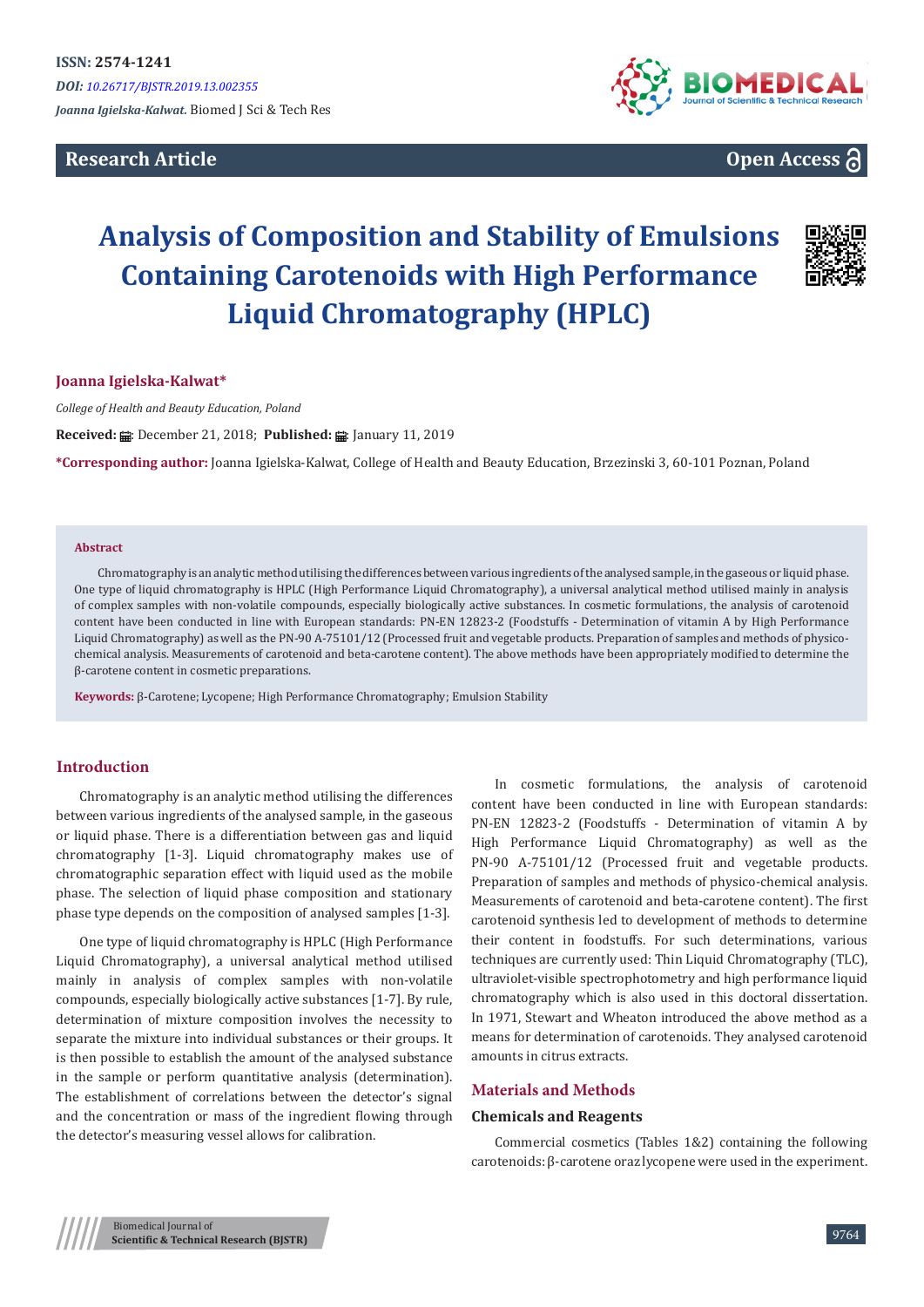#### **Table 1:** Commercial formulations containing β-carotene.

| Name of the Cosmetic | <b>Type and Functions</b>                                              |  |
|----------------------|------------------------------------------------------------------------|--|
| Commercial cream 1   | Antioxidant cream                                                      |  |
| Commercial cream 2   | Anti-wrinkle cream                                                     |  |
| Commercial cream 3   | Day/night face cream                                                   |  |
| Commercial cream 4   | Body butter                                                            |  |
| Commercial cream 5   | Body balm with $\beta$ -carotene for dry skin                          |  |
| Commercial cream 6   | Lifting and illuminating cream removing<br>signs of stress and fatigue |  |
| Commercial cream 7   | Energizing cream for men, removing<br>signs of fatigue                 |  |
| Commercial cream 8   | Cream for sensitive, atopic and<br>dehydrated skin                     |  |
| Commercial cream 9   | Anti-aging, nutritious, revitalizing and<br>illuminating cream         |  |
| Commercial cream 10  | Rejuvenating anti-wrinkle cream, 45+                                   |  |

**Table 2:** Commercial formulations containing lycopene.

| Name of the Cosmetic<br><b>Type and Functions</b> |                                |
|---------------------------------------------------|--------------------------------|
| Commercial cream 1                                | Strengthening cream            |
| Commercial cream 2                                | Anti-wrinkle eye cream         |
| Commercial cream 3                                | Anti-aging day and night cream |

# **Autonomously Prepared Cosmetic Emulsions**

The analysis also involved autonomously prepared cosmetic emulsions: O/W, W/O and O/W cold emulsion.

# **Preparation of O/W Creams**

**Table 3:** Ingredients of O/W creams.

| Ingredients                                | Content $[\% \pm 0.001]$ |
|--------------------------------------------|--------------------------|
| Sunflower oil                              | 12,60                    |
| Glycerol monostearate                      | 3,890                    |
| Cetyl alcohol                              | 5,820                    |
| Distilled water                            | 77,664                   |
| Carotenoids: $\beta$ -carotene<br>Lycopene | 0,006                    |



In a 25 ml beaker, the oil phase was prepared by weighing 6.499 g of sunflower oil, 2.997 g cetyl alcohol and 2.003 g of glycerol monostearate (Table 3). In another, 50 ml beaker 40.000 g distilled water were weighed. The oil phase was warmed up to 70°C in the water bath until all ingredients melted. The water phase was warmed up to ca. 70°C in the water bath and then transferred to a magnetic mixer. While the water phase was being intensively mixed, the oil phase was gradually added in small batches. It was left in the mixer until cool. Further, the appropriate carotenoid was added and mixed in for five minutes. A light consistency cream was obtained (Figure 1).

# **Preparation of W/O Creams**

The oil ingredients: lanolin, sunflower oil, beeswax and cetyl alcohol were warmed up to 70°C (Table 4). Simultaneously, the distilled water was warmed up to the same temperature as the oil phase. After complete dissolution of the oil phase ingredients, the water was added; all the while the components were actively being mixed in a magnetic mixer. Further, the appropriate carotenoid was added and mixed in for five minutes. A cream was obtained as in Figure 2.

| Ingredients                         | Content $[\% \pm 0.001]$ |
|-------------------------------------|--------------------------|
| Lanolin                             | 10,210                   |
| Sunflower oil                       | 39,900                   |
| <b>Beeswax</b>                      | 4,990                    |
| Cetyl alcohol                       | 4,990                    |
| Distilled water                     | 39,904                   |
| Carotenoids: β-carotene<br>Lycopene | 0,006                    |

#### **Table 4:** Ingredients of W/O creams.



**Figure 2:** The W/O Cream.

#### **Preparation of O/W Cold Creams**

In a 50 ml beaker, 5.000 g of Creagel and 8.500 g of Alpha flow were weighed (Table 5). In a second 50 ml beaker, 36.5497 g of distilled water were weighed. The contents of the first beaker were thoroughly mixed in a magnetic mixer at room temperature. Distilled water was added in small portions during the continuous mixing. Further, the appropriate carotenoid was added and mixed in for minutes. A thick cream of white colour was obtained (Figure 3).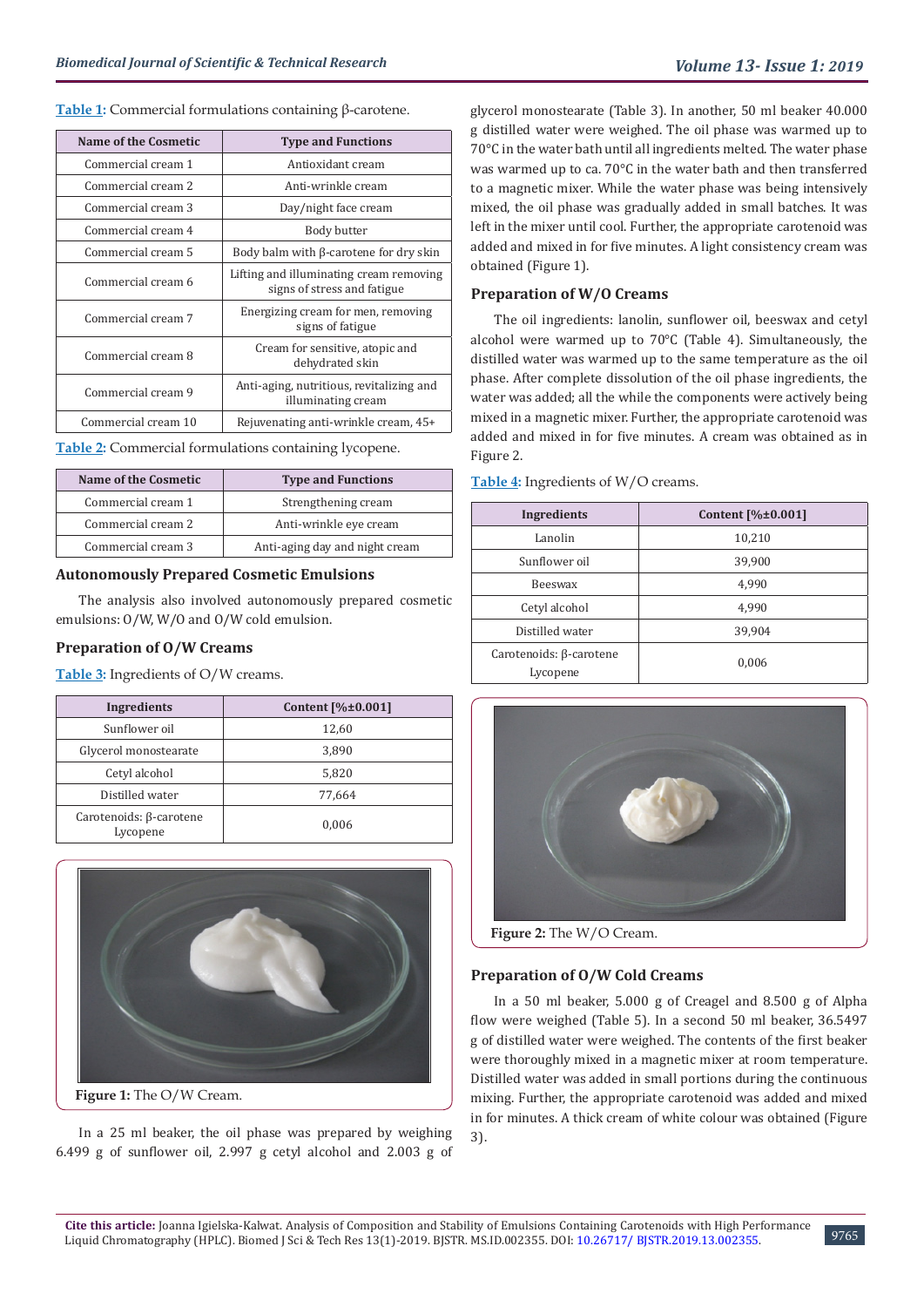**Table 5:** Ingredients of O/W cold creams.

| Ingredients                                | Content $[\% \pm 0.001]$ |
|--------------------------------------------|--------------------------|
| Creagel EZ7 -hydrogenated<br>polydecene,   | 10.210                   |
| polyoxyethylene lauryl ether               | 10,000                   |
| Alpha flow 20-hydrogenated<br>polydecene   | 17.000                   |
| Distilled water                            | 72.994                   |
| Carotenoids: $\beta$ -carotene<br>Lycopene | 0.006                    |
| Carotenoids: β-carotene<br>Lycopene        | 0.006                    |



**Figure 3:** The O/W Cold cream.

# **Determination of β-Carotene**

**Table 6:** Conditions for determination of β-carotene content in commercial creams with high performance liquid chromatography.

| <b>Measurement Conditions</b>         |                    |                                          |         |  |
|---------------------------------------|--------------------|------------------------------------------|---------|--|
| Chromatographic column                |                    | Zorbax SB-C18                            |         |  |
| (250x4.6mm; 5.0µm)                    |                    | 10,000                                   |         |  |
| Mobile phase                          |                    | A: methanol: water $(80:20 \text{ v/v})$ |         |  |
| B: ethyl acetate                      |                    | 72,994                                   |         |  |
| Mobile phase flow velocity            | 1ml/min            |                                          |         |  |
| Length of UV-Vis wave at<br>detection | $\lambda = 450$ nm |                                          |         |  |
| Volume of the samples                 |                    | $10\mu$                                  |         |  |
|                                       | Time [min]         | $A[\%]$                                  | $B[\%]$ |  |
|                                       | 0,0                | 80,0                                     | 20,0    |  |
| <b>Gradient Elution</b>               | 2.5                | 77,5                                     | 22,5    |  |
|                                       | 20,0               | 50,0                                     | 50,0    |  |
|                                       | 24,0               | 20,0                                     | 80,0    |  |
|                                       | 31,0               | 0,0                                      | 100,0   |  |
| Analysis time                         | $31$ min           |                                          |         |  |

In the study, determination of β-carotene content in commercial creams with use of HPLC has been conducted according to standards for determination of carotenoid content in foodstuffs: PN-EN 12823-2 (Foodstuffs - Determination of vitamin A by High Performance Liquid Chromatography) as well as the PN-90 A-75101/12 (Processed fruit and vegetable products. Preparation of samples and methods of physico-chemical analysis. Measurements of carotenoid and beta-carotene content). The above methods have been appropriately modified to determine the β-carotene content in cosmetic preparations [8-11]. For quantitative determination of β-carotene in universally available cosmetic creams, the Varian 920- LC liquid chromatograph was used. Table 6 presents conditions for determination of β-carotene content in commercial creams.

Preparation of the sample for tests consisted in: Homogenisation of the cream; saponification under reflux conditions with 1g of ascorbic acid, 30 ml of alcoholic solution of potassium hydroxide; extraction with 10 ml of n-hexane. The standard solution was prepared by weighing 5 mg of β-carotene and dissolving it in a 5 ml flask with the mobile phase. Further, a series of dilutions was performed: 2, 4, 8, 10 and 16 μg/ml. The flask was placed in an ultrasonic bath for complete dissolution of β-carotene. At the first stage of the study the calibration curve was drawn for β-carotene. It served as a basis for determination of this active substance in cosmetic formulations. Identification of carotenoids in actual samples was performed after comparison of retention time of samples with retention time of standards.

Based on the peak areas of β-carotene obtained in chromatograms, the mass concentration of β-carotene in cosmetic preparations was calculated.

In the calculations, the following formula was used:

$$
C = \frac{A_{x.C_s.v}}{A_s.P}
$$

where:s

Ax - Peak area obtained for sample solution in the test, in area units [mAU·min]

Cs - Concentration of the standard solution of known purity [μg/ml]

V - Total volume of sample solution in the test [ml]

As - peak area obtained for standard solution in the test, in area units [mAU·min]

P - sample mass [g]

#### **Determination of Lycopene**

**Table 7:** Conditions for determination of lycopene content in commercial creams with high performance liquid chromatography.

| <b>Chromatographic Column</b>      |                                                                        |  |  |
|------------------------------------|------------------------------------------------------------------------|--|--|
| Mobile phase                       | A: acetonitrile: dichloromethane:<br>methanol $(70:20:10 \text{ v/v})$ |  |  |
| Mobile phase flow velocity         | 1ml/min                                                                |  |  |
| Length of UV-Vis wave at detection | $\lambda = 472$ nm                                                     |  |  |
| Volume of the samples              | 10 <sub>µ</sub>                                                        |  |  |
| Analysis time                      | $10 \text{ min}$                                                       |  |  |
| Chromatographic column             | Zorbax SB- C18 (250x4.6mm;<br>$5.0 \mu m$                              |  |  |

**Cite this article:** Joanna Igielska-Kalwat. Analysis of Composition and Stability of Emulsions Containing Carotenoids with High Performance Liquid Chromatography (HPLC). Biomed J Sci & Tech Res 13(1)-2019. BJSTR. MS.ID.002355. DOI: [10.26717/ BJSTR.2019.13.002355](http://dx.doi.org/10.26717/BJSTR.2019.13.002355). <sup>9766</sup>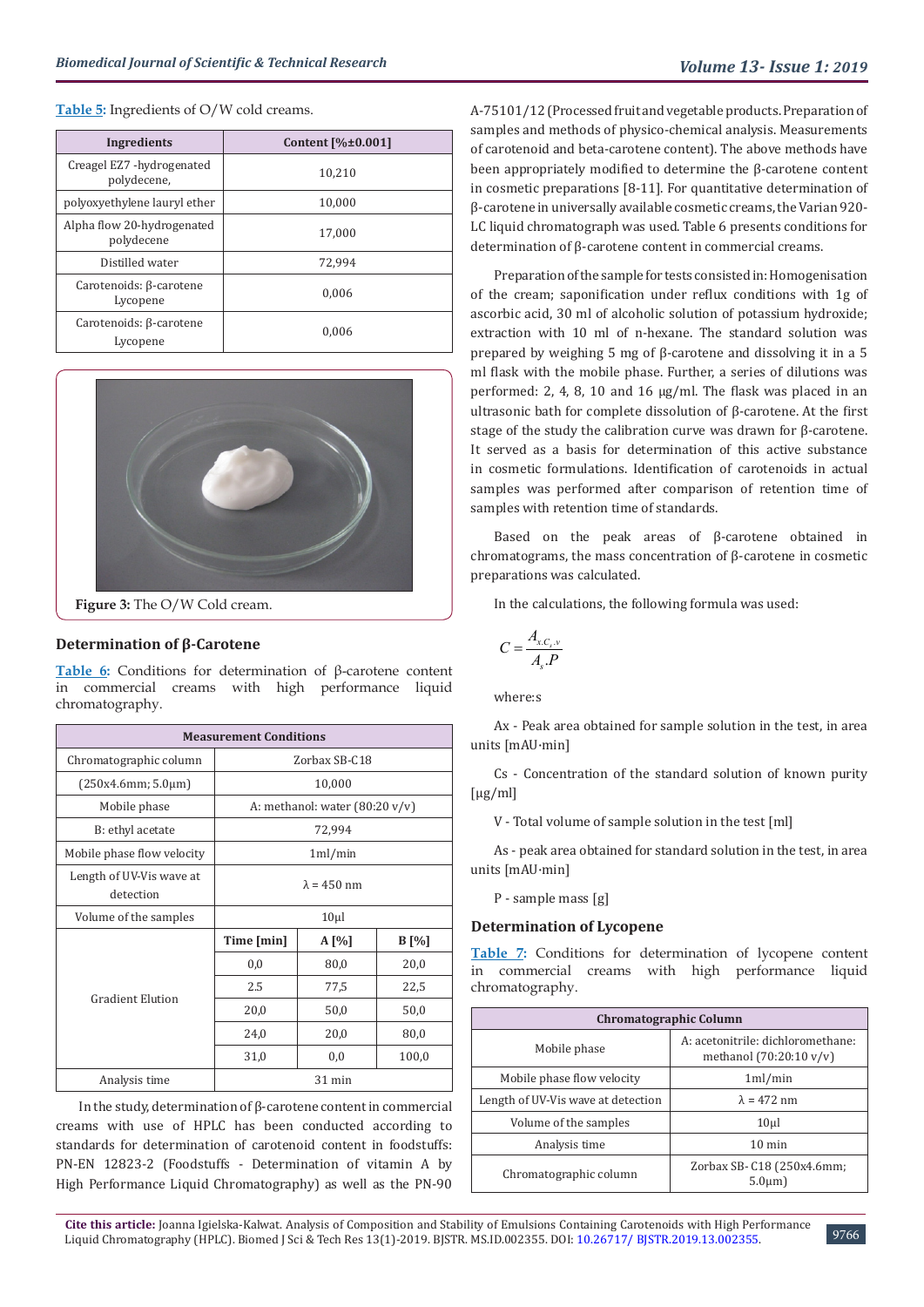The abovementioned standards, methodology and apparatus have been applied in the study to determine lycopene in commercial creams with HPLC. Detailed conditions for the measurement are presented in table 7.

Preparation of the sample for the test was presented in section 4.3.1. The sample solution was prepared by weighing 5 mg of lycopene and dissolving it in 5 ml of the mobile phase. Further, a series of dilutions was performed: 2, 4, 8, 10 and 16 μg/ml. The flask was placed in an ultrasonic bath for complete dissolution of lycopene. Calculations were performed with the formula presented above.

# **Determination of Stability of β-Carotene and Lycopene Contained in Autonomously Prepared Cosmetic Formulations**

The abovementioned standards, methodology and apparatus have been applied in the study to determine stability of β-karotenu in autonomously prepared cosmetic formulations (O/W, W/O and cold O/W). The emulsions were tested immediately after preparation, after one week, two weeks, one month, two months and three months. Changes of carotenoid content in time were compared with appropriately prepared initial sample with known β-carotene and lycopene content (6 mg/100 g). Identification of carotenoids in actual samples was performed after comparison of retention time of samples with retention time of standards. Calculations were performed with the formula presented earlier.

# **Results and Discussion**

The methodology for determination of carotenoids in cosmetic creams has been developed on the basis of available literature concerning foodstuffs. Various solvents were tested for the mobile phase in various proportions. The following parameters were modified: flow velocity of the mobile phase, wave length of the UV-Vis detector during the test, volume of tested samples and analysis time. Gradient and isocratic elutions were tested. In the course of conducted experiments, the effectiveness of the extraction method amounted to 90.56%. The Limit of Quantification (LOQ) stood at 1.04 µg/ml (Figure 4).



Illustration 4 presents the calibration curve for determination of β-carotene dissolved in the solvent (mobile phase: A: methanol: water (80:20 v/v, B: ethyl acetate). This method of determination

is characterised by wide linearity with correct correlation coefficient, R2= 0.998. The chromatograms (Figure 5) show peaks of β-carotene introduced to the dispenser of the HPLC device at various concentrations, with the retention time of ca. 27 minutes.



The study involved emulsions containing carotenoids. Identification of analysed compounds was conducted by comparing their retention Time Values (tR) with appropriate standards and by spectrophotometer analysis of absorption spectrums. The HPLC analysis of commercial creams claimed to contain β-carotene confirmed the presence of this ingredient. Table 8 presents the mass fraction of β-carotene concentration contained in 100 mg of commercial creams. The amount of β-carotene measured in those creams ranges from 3.10 to 10.45 mg/100 g of the formulation. The highest carotenoid content was found in Commercial cream 4, and the lowest in Commercial cream 2 preparation. Following the analyses, the β-carotene content declared by the manufacturers according to the INCI was analysed. Cosmetic corporations produce cosmetics with β-carotene since the compound is one of the most powerful anti-oxidants. Its molecules do not regenerate as it is with other anti-oxidants. Rather, there are undergo degradation as they neutralise free radicals, the reactive forms of oxygen. Therefore, increasing the level of carotenoids in the skin boosts its regeneration and delays aging [12-14].

**Table 8:** Mass fraction of β-carotene in commercial creams.

| <b>Cream Name</b>   | $\beta$ -carotene Content [mg] [ $\pm 0.05$ ]<br>in 100 g of preparation |  |
|---------------------|--------------------------------------------------------------------------|--|
| Commercial cream 4  | 3,10                                                                     |  |
| Commercial cream 9  | 3,43                                                                     |  |
| Commercial cream 6  | 3,50                                                                     |  |
| Commercial cream 3  | 4,29                                                                     |  |
| Commercial cream 10 | 5,30                                                                     |  |
| Commercial cream 1  | 5,58                                                                     |  |
| Commercial cream 7  | 6,30                                                                     |  |
| Commercial cream 5  | 7,80                                                                     |  |
| Commercial cream 8  | 9,24                                                                     |  |
| Commercial cream 2  | 10,45                                                                    |  |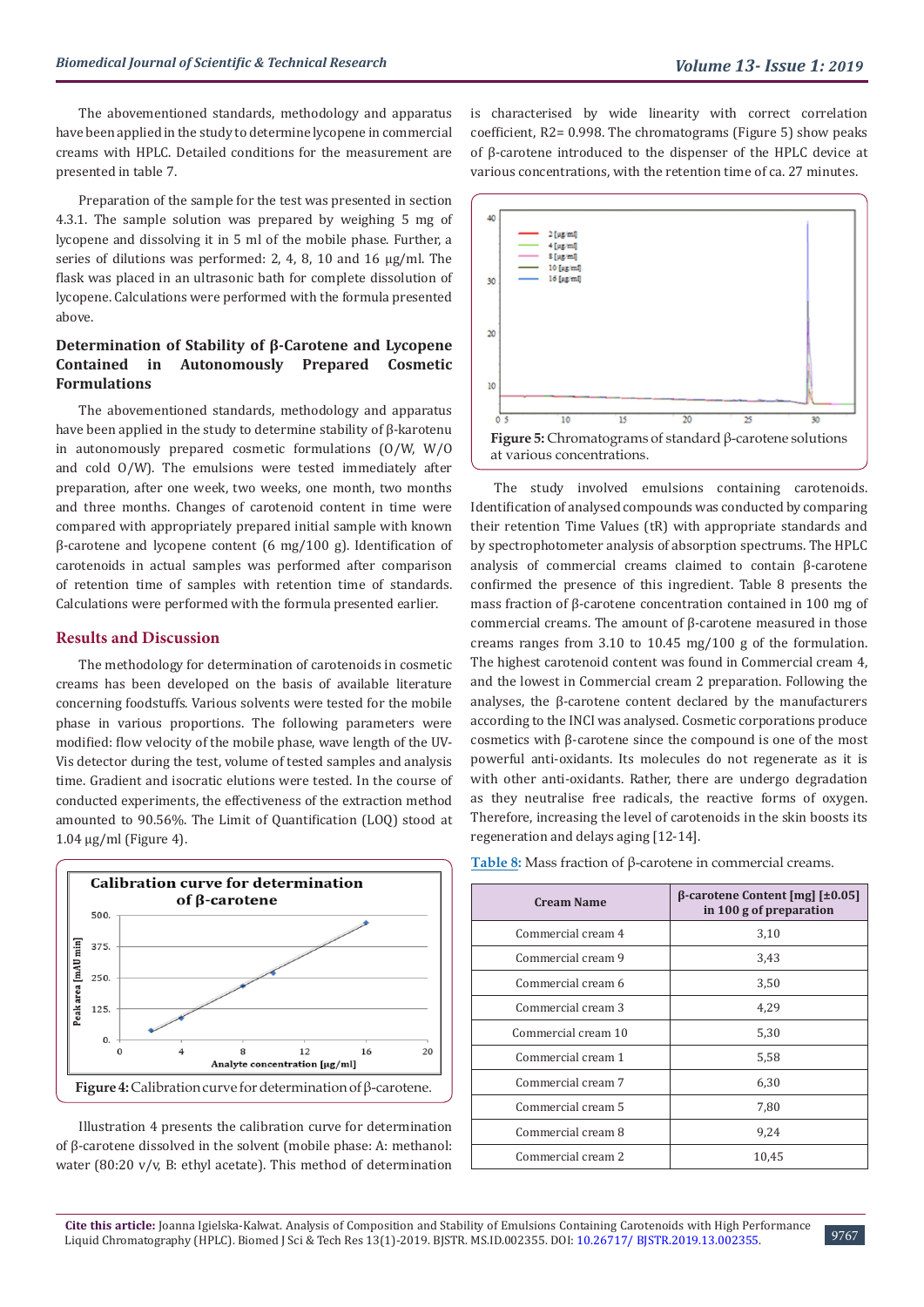#### **Determination of Lycopene**

Following the analysis performed with high performance liquid chromatography, the calibration curve of lycopene was drawn (Figure 6). The curve confirms wide linearity of the applied method, with the correlation coefficient maintained at 0.997. In the course of conducted experiments, the effectiveness of the extraction method amounted to 88.66%. The Limit of Quantification (LOQ) stood at 0.94 µg/ml. Illustration 6 presents the calibration curve for determination of β-carotene dissolved in the solvent (mobile phase: acetonitrile: dichloromethane: methanol (70:20:10 v/v)). Chromatograms identify peaks related to lycopene (Figure 7), with the retention time of ca. 8.3 minutes.





Tests aiming at confirmation of lycopene content in commercial creams were conducted with use of high performance liquid chromatography. The analyses have confirmed the presence of this carotenoid in emulsions, as declared by the manufacturers. The values of retention times (tr) and absorption spectrums were compared. The amount of lycopene measured in creams included in Table 9 ranged from 3.53 to 6.57 mg/100 g of the formulation. The Commercial cream 1 included the highest amount of lycopene, while the Commercial cream 3 the lowest. All lycopene-containing cosmeting are anti-aging emulsions. The aim of these formulations is to delay the aging of the sin. Due to the anti-oxidant characteristics, lycopene fulfils this aim and hence is often used by manufacturers of such cosmetics.

**Table 9:** Mass fraction of lycopene contained in tested commercial creams.

| <b>Cream Name</b>  | Lycopene Content [mg] in 100 g<br>of Formulation $[$ [ $\pm 0.05]$ ] |  |
|--------------------|----------------------------------------------------------------------|--|
| Commercial cream 1 | 3.53                                                                 |  |
| Commercial cream 2 | 4.04                                                                 |  |
| Commercial cream 3 | 6 57                                                                 |  |

# **Determination of Stability of β-Carotene and Lycopene Contained in Autonomously Prepared Cosmetic Formulations**

The stability was determined for three types of emulsions: cold O/W emulsion, hot O/W emulsion and W/O emulsion. All were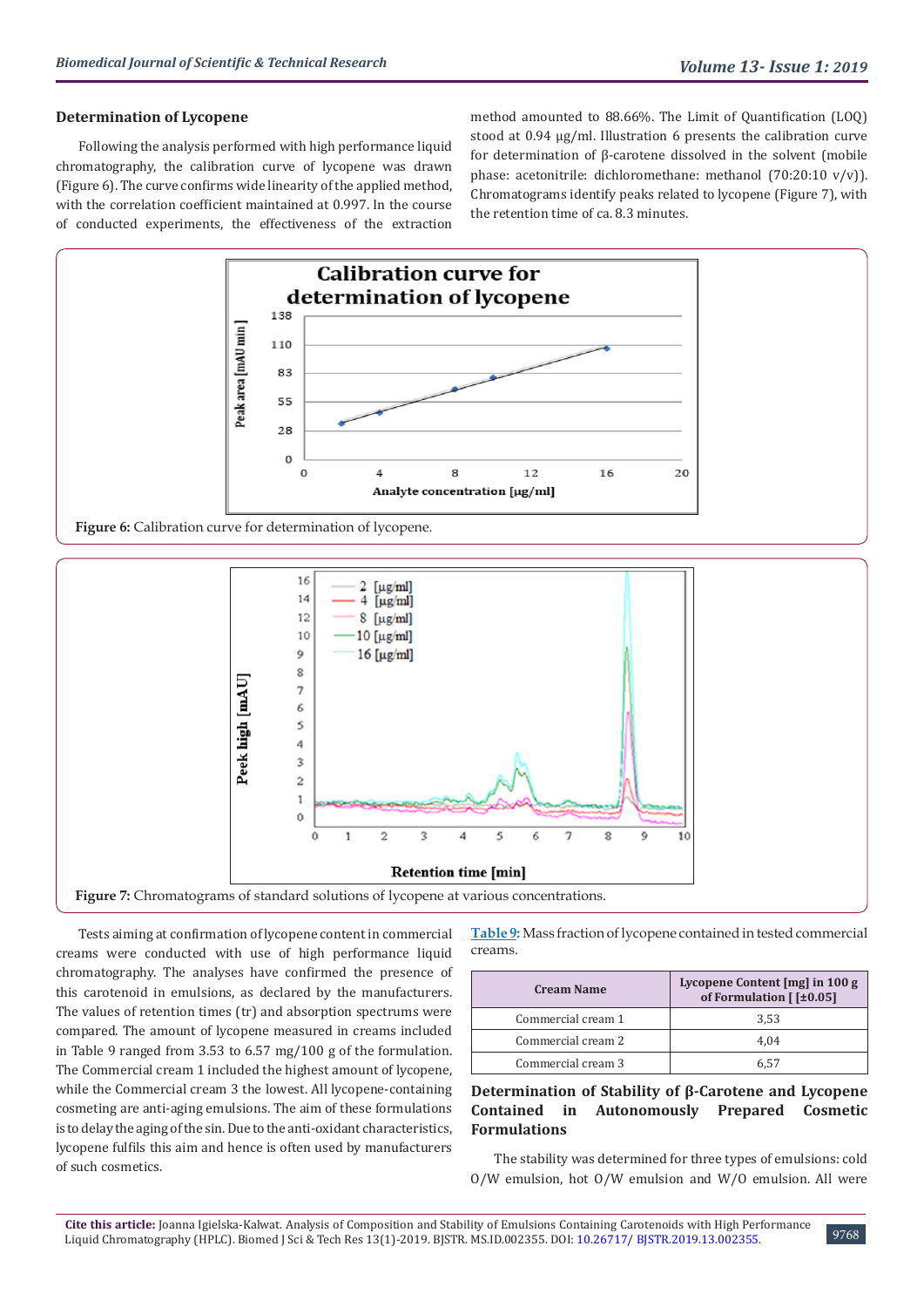stored in differing conditions. Cosmetic formulations containing β-carotene. As may be concluded from the analyses, the amount of determined β-carotene decreases in all types of emulsions already after one week of storage in various conditions (Figure 8) and (Table 10). The compound destabilises the fastest at the temperature of 45°C, and the slowest at room temperature under dark conditions.

Table 10 presents the percentage loss of β-carotene divided into particular weeks. Due to the presence of double bonds, carotenoids undergo oxidation easily. In case of β-carotene, oxidation by molecular oxygen and high temperature begins with unsaturated bonds in the β-ionone ring. The process leads to loss of provitamin A properties, isomerisation of the compound and change in colour.



- Room temperature, in ligh.
- ▲ Temperature of 45°C.

**Figure 8:** Changes in β-carotene content (per 100 g of the sample) depending on the time and conditions for sample storage.

**Table 10:** Percentage loss of β-carotene in various types of emulsions, stored for 100 days in various conditions.

a) Cold O/W Emulsion.

| Percentage loss of $\beta$ -carotene [%] [±0.01] |                                          |                            |                |  |
|--------------------------------------------------|------------------------------------------|----------------------------|----------------|--|
| Storage Time [Weeks]                             | Room Temperature, Away from The<br>Light | Room temperature, in light | Temperature of |  |
| $\Omega$                                         | $\Omega$                                 | $\Omega$                   | $\Omega$       |  |
|                                                  | 7,26                                     | 25,91                      | 36,96          |  |
|                                                  | 25,91                                    | 36,96                      | 44,39          |  |
| 4                                                | 50,17                                    | 57,60                      | 65,02          |  |
| 8                                                | 70,30                                    | 80,69                      | 99,56          |  |
| 12                                               | 82,18                                    | 85,31                      | 99,77          |  |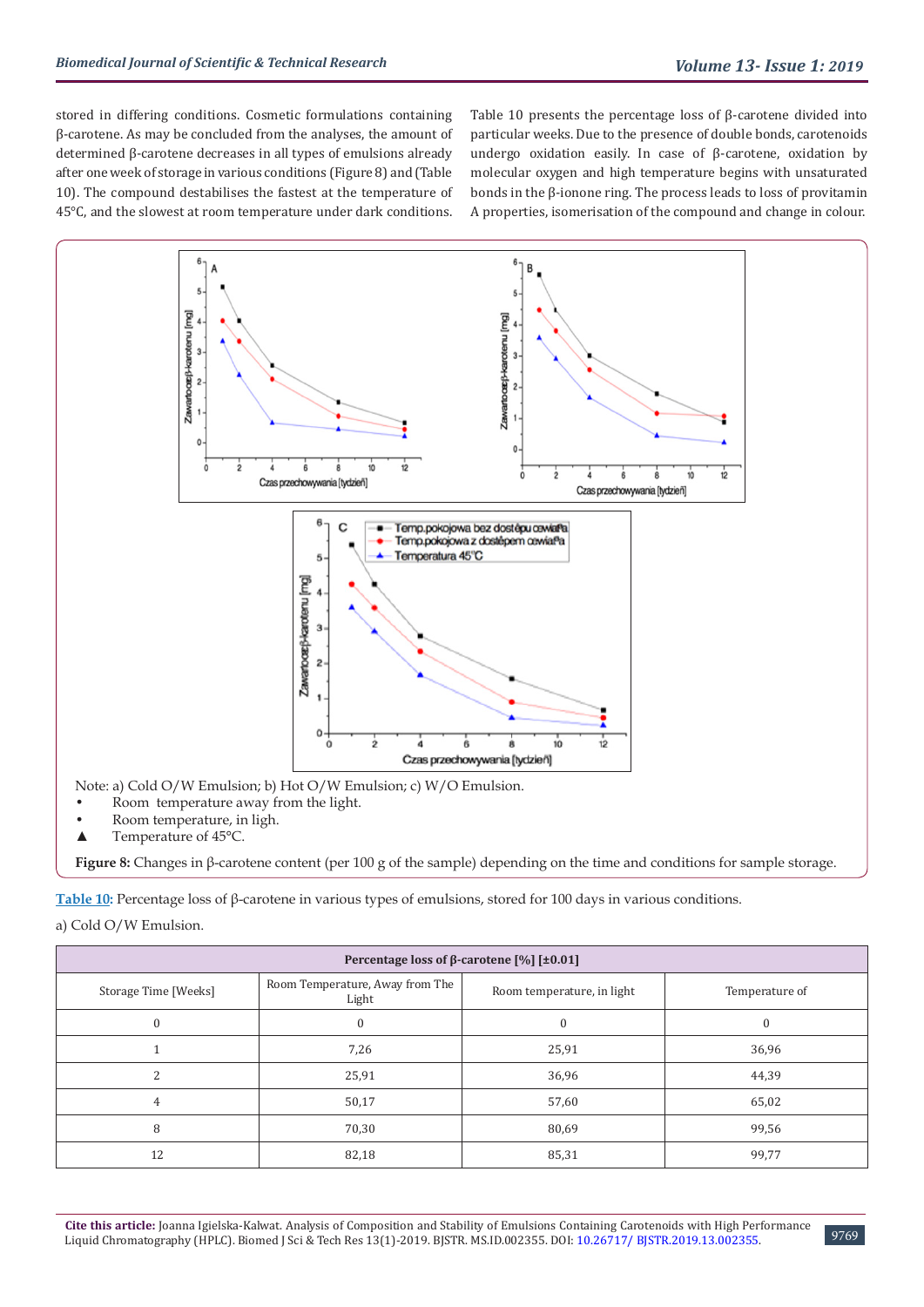# b) Hot O/W Emulsion.

| Percentage loss of $\beta$ -carotene [%] [±0.01] |                                          |                            |                |  |
|--------------------------------------------------|------------------------------------------|----------------------------|----------------|--|
| Storage Time [Weeks]                             | Room Temperature, Away from The<br>Light | Room Temperature, in Light | Temperature of |  |
| $45^{\circ}$ C                                   |                                          |                            |                |  |
| 0                                                |                                          |                            | 0              |  |
|                                                  | 14,69                                    | 33,17                      | 44,39          |  |
|                                                  | 33,17                                    | 44,39                      | 62,81          |  |
|                                                  | 57,59                                    | 65,02                      | 88,94          |  |
| R                                                | 77,72                                    | 85,33                      | 92,54          |  |
| 12                                               | 88,94                                    | 92,57                      | 96,37          |  |

# c) W/O Emulsion.

| Percentage loss of $\beta$ -carotene [%] [±0.01] |                                          |                            |                |  |
|--------------------------------------------------|------------------------------------------|----------------------------|----------------|--|
| Storage Time [Weeks]                             | Room Temperature, Away from The<br>Light | Room Temperature, in Light | Temperature of |  |
| $45^{\circ}$ C                                   | U                                        |                            |                |  |
|                                                  |                                          |                            |                |  |
|                                                  | 11,06                                    | 29,54                      | 40,76          |  |
|                                                  | 29,54                                    | 40,76                      | 51,86          |  |
|                                                  | 53,97                                    | 61,21                      | 72,44          |  |
|                                                  | 74,09                                    | 85,15                      | 92,58          |  |
| 12                                               | 88,94                                    | 92,58                      | 96,21          |  |

The final products of β-carotene oxidation are often characterised by unpleasant smells. Oxidation of carotenoids follows the influence of radicals. The results of the doctoral study on instability of β-carotene contained in cosmetic formulations stored in high temperatures and under influence of light and oxygen are in line with observations of scientific publications to date [15,16]. The stability of β-carotene is affected by storage conditions, especially

temperature and light access. The higher the storage temperature, the bigger the loss of carotenoid content. β-carotene is the most stable in cold O/W emulsions. Higher carotenoid longevity in this formulation may result from method of preparation of the emulsion. It does not require high temperature, hence the higher stability of β-carotene.

**Table 11:** Percentage of lycopene in various types of emulsions stored for 100 days in various conditions.

# a) Cold O/W Emulsion.

| Percentage loss of lycopene [%] [±0.01] |                                          |                            |                |  |  |
|-----------------------------------------|------------------------------------------|----------------------------|----------------|--|--|
| Storage Time [Weeks]                    | Room Temperature, Away from The<br>Light | Room Temperature, in Light | Temperature of |  |  |
| $45^{\circ}$ C                          | 0                                        | $\Omega$                   | $\Omega$       |  |  |
| $\Omega$                                |                                          | $\Omega$                   | $\Omega$       |  |  |
|                                         | 7,26                                     | 14,70                      | 51,82          |  |  |
| $\overline{\mathcal{L}}$                | 15,84                                    | 20,46                      | 62,87          |  |  |
| $\overline{4}$                          | 25,91                                    | 27,89                      | 74,09          |  |  |
| 8                                       | 42,02                                    | 51,82                      | 81,52          |  |  |
| 12                                      | 74,09                                    | 77,72                      | 92,54          |  |  |

b) Hot O/W Emulsion.

| Percentage loss of lycopene $[\%]$ [ $\pm 0.01$ ] |                                          |                            |                |  |  |
|---------------------------------------------------|------------------------------------------|----------------------------|----------------|--|--|
| Storage Time [Weeks]                              | Room Temperature, Away from The<br>Light | Room Temperature, in Light | Temperature of |  |  |
| $45^{\circ}$ C                                    |                                          |                            |                |  |  |
|                                                   |                                          |                            |                |  |  |

**Cite this article:** Joanna Igielska-Kalwat. Analysis of Composition and Stability of Emulsions Containing Carotenoids with High Performance Liquid Chromatography (HPLC). Biomed J Sci & Tech Res 13(1)-2019. BJSTR. MS.ID.002355. DOI: [10.26717/ BJSTR.2019.13.002355](http://dx.doi.org/10.26717/BJSTR.2019.13.002355).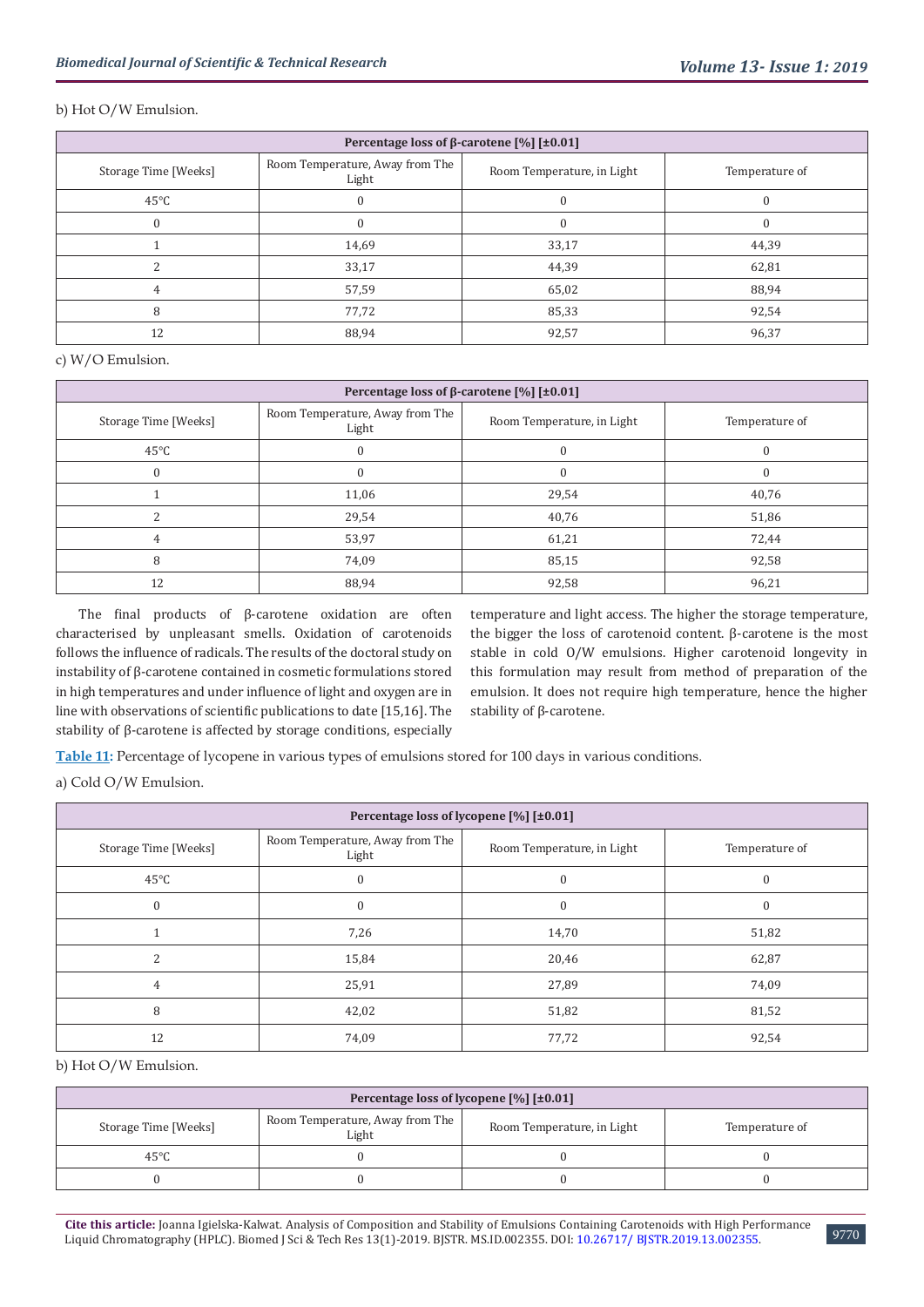|    | 14,70 | 22,11 | 59,21 |
|----|-------|-------|-------|
|    | 25,91 | 44,39 | 70,39 |
|    | 49,67 | 51,82 | 81,46 |
|    | 65,35 | 59,54 | 88,88 |
| 12 | 81,52 | 85,15 | 96,37 |

c) W/O Emulsion.

| Percentage loss of lycopene $[\%]$ [ $\pm 0.01$ ] |                                          |                            |                |  |  |
|---------------------------------------------------|------------------------------------------|----------------------------|----------------|--|--|
| Storage Time [Weeks]                              | Room Temperature, Away from The<br>Light | Room Temperature, in Light | Temperature of |  |  |
| $45^{\circ}$ C                                    | $\Omega$                                 | $\Omega$                   |                |  |  |
|                                                   | 0                                        | $\Omega$                   |                |  |  |
|                                                   | 10,06                                    | 18,49                      | 55,45          |  |  |
|                                                   | 22,12                                    | 35,81                      | 66,67          |  |  |
|                                                   | 29,54                                    | 48,18                      | 77,72          |  |  |
| 8                                                 | 51,82                                    | 58,75                      | 85,31          |  |  |
| 12                                                | 77,72                                    | 81,52                      | 96,21          |  |  |



**Figure 9:** Changes in lycopene content depending on the time and conditions for sample storage. a) Cold O/W Emulsion; b) Hot O/W Emulsion; c) W/O Emulsion.

The stability of lycopene depends on its chemical structure, cosmetic product which contains it, and the environment: mainly temperature, length of the technological process, presence of light,

pH, oxygen and heavy metals. Consideration of these parameters and application of an appropriate technological process guarantee the obtaining of high-quality final product of natural colour.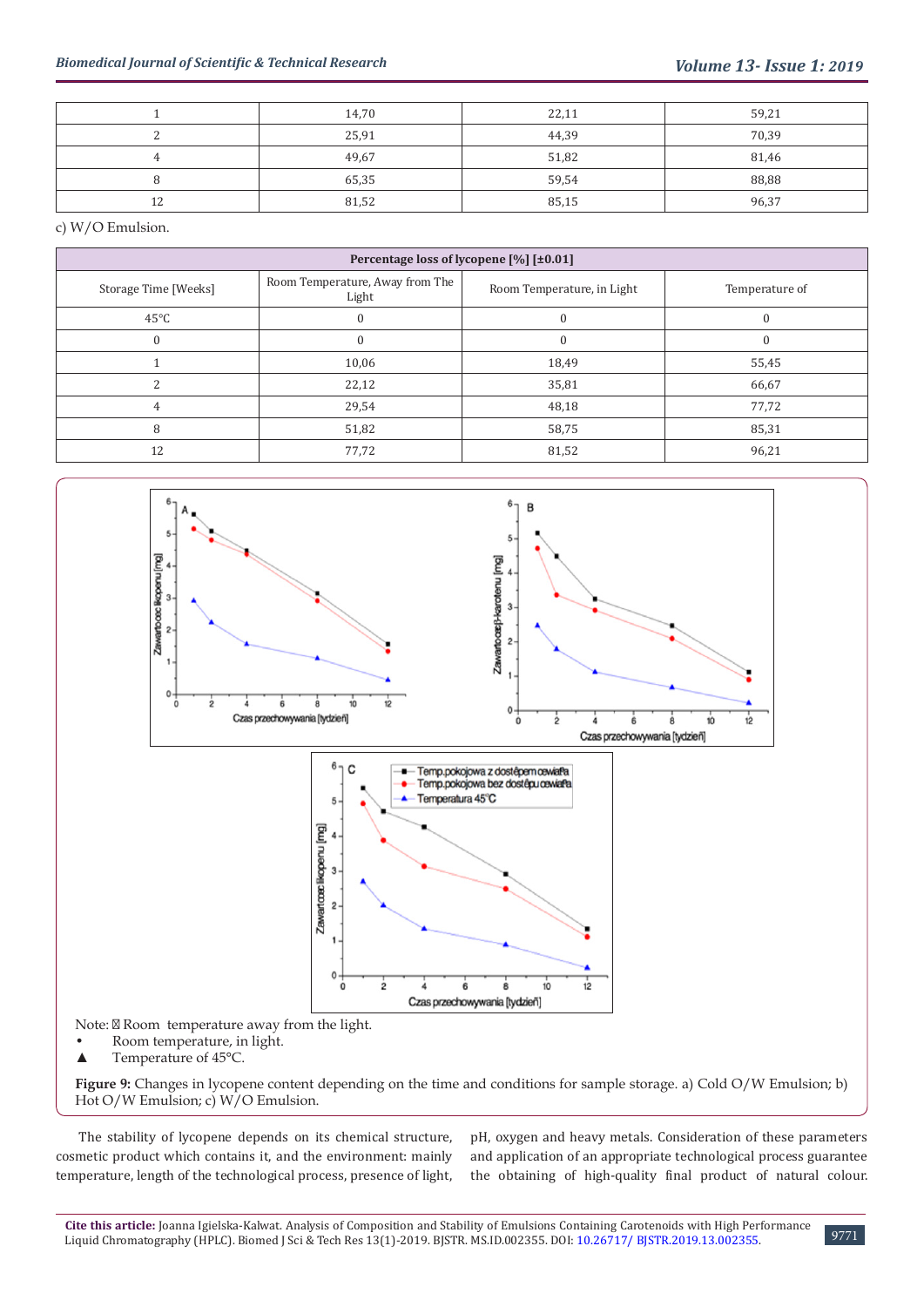Following the analyses of lycopene stability, it may be concluded that it undergoes degradation in the presence of oxygen and at high temperature (Figure 9) [16]. This conclusion had already been drawn by Lee and Chen [17], who established the influence of heat and light on the stability of lycopene. They demonstrated that the degradation of the carotenoid was a first-order reaction both when higher temperature was applied and when the compound was exposed to light at room temperature.

The most common (95%) form of lycopene is trans form. When exposed to the light and higher temperatures, or due to chemical reactions, it may undergo optical isomerisation to the cis form. Table 11 presents the percentage loss of lycopene in all types of emulsions under the influence of oxygen and the temperature of 45°C [18]. The resulting products are large amounts of apo-8'-lycopenal, apo-6'-lycopenal and apo-12'-lycopenal as well as smaller amounts of apo-10'-lycopenal and apo-14'-likopenal [19]. The double C15-C15' bond is rarely broken [19].

The non-conjugated double bonds situated near the ends of the molecule do not undergo oxidation. In order to increase the stability of emulsions containing lycopene, it is advised to store the products in dark containers or in the dark [19]. Similarly, to β-carotene, lycopene is the most stable in cold O/W emulsions. Carotenoids are characterised by continuing loss of content throughout the study.

#### **Conclusion**

In consequence of the study, an appropriate method for determination of β-carotene in commercial creams with High Performance Liquid Chromatography (HPLC) was established. It has been shown that the most appropriate mobile phase for determination of the above carotenoid is the following: A: methanol: water (80:20 v/v), B: ethyl acetate. The mass concentration of β-carotene contained in analysed commercial creams ranged from 3.10 to 10.45 mg per 100 g. Further, an appropriate method for determination of lycopene in commercial creams with High Performance Liquid Chromatography (HPLC) was also found. In the case of this compound, the most appropriate mobile phase is as follows: acetonitrile: dichloromethane: methanol (70:20:10 v/v)). The lycopene content in abovementioned commercial creams ranged from 3.53 to 6.57 mg per 100 g of the formulation. The analysis confirmed that the storage time in various conditions influences and corresponds to the percentage loss of β-carotene and lycopene introduced to cosmetic emulsions. Lycopene destabilises the fastest at the temperature of 45°C, and the slowest at room temperature under dark conditions. The most stable type of emulsion containing β-carotene and lycopene has been determined as cold O/W emulsion.

# **Acknowledgement**

Financial support from Polish Ministry of Science and Higher Education is acknowledged.

#### **References**

- 1. Witkiewicz Z (2005) Podstawy chromatografii, WNT, Warszawa.
- 2. [Speek AJ, Temalilwa CR, Schrijver J \(1986\) Determination of β-carotene](https://www.sciencedirect.com/science/article/pii/0308814686901287) [content and vitamin A activity of vegetables by high-performance liquid](https://www.sciencedirect.com/science/article/pii/0308814686901287) [chromatography and spectrophotometry. J Food Chem 19\(1\): 65-74.](https://www.sciencedirect.com/science/article/pii/0308814686901287)
- 3. [Bushway RJ, Wilson AM \(1984\) Selected properties of the lipid and](https://onlinelibrary.wiley.com/doi/abs/10.1111/j.1365-2621.1984.tb12466.x) [protein fractions from chia seed. Food Sci Technol J 49\(2\): 555-557.](https://onlinelibrary.wiley.com/doi/abs/10.1111/j.1365-2621.1984.tb12466.x)
- 4. Quackenbush FW (1987) J Liq Chrom 10: 643-650.
- 5. [Thomposn JN, Hatina G, Maxwell WB \(1980\) High performance liquid](https://www.ncbi.nlm.nih.gov/pubmed/7400091) [chromatographic determination of vitamin A in margarine, milk,](https://www.ncbi.nlm.nih.gov/pubmed/7400091) [partially skimmed milk, and skimmed milk. J Assoc Off Anal Chem 63\(4\):](https://www.ncbi.nlm.nih.gov/pubmed/7400091) [894- 898.](https://www.ncbi.nlm.nih.gov/pubmed/7400091)
- 6. [Meléndez-Martínez AJ, Vicario IM, Heredia FJ \(2007\) Provitamin A](https://www.scirp.org/(S(351jmbntvnsjt1aadkposzje))/reference/ReferencesPapers.aspx?ReferenceID=1131162) [carotenoids and ascorbic acid contents of the different types of orange](https://www.scirp.org/(S(351jmbntvnsjt1aadkposzje))/reference/ReferencesPapers.aspx?ReferenceID=1131162) [juices marketed in Spain. Food Chem 101: 177-184.](https://www.scirp.org/(S(351jmbntvnsjt1aadkposzje))/reference/ReferencesPapers.aspx?ReferenceID=1131162)
- 7. Bushway RJ (1985) J Lig Chromatography 8: 1527-1533.
- 8. PN-EN 12823-2 (Foodstuffs Determination of vitamin A by High Performance Liquid Chromatography).
- 9. PN-90 A-75101/12 (Processed fruit and vegetable products. Preparation of samples and methods of physico-chemical analysis. Measurements of carotenoid and beta-carotene content).
- 10. [Domaradzki P, Malik A, Wójcik W \(2010\) The content of β-carotene and](http://ptfarm.pl/en/wydawnictwa/czasopisma/bromatologia-i-chemia-toksykologiczna/117/-/13319) [vitamin C in selected carrot products. Chem Toksykol 2: 118-121.](http://ptfarm.pl/en/wydawnictwa/czasopisma/bromatologia-i-chemia-toksykologiczna/117/-/13319)
- 11. Ali I, Aboul-Enein HA (2006) Instrumental methods in metal ion speciation, CRC Press.
- 12. [Igielska-Kalwat J, Gościańska J, Nowak I, \(2013\) Application of](https://www.kosmetologiaestetyczna.com/?s=Igielska-Kalwat+J%2C+Go%C5%9Bcia%C5%84ska+J%2C+Nowak+I) [astaxanthin - in cosmetic preparations. Kosmetologia Estetyczna 2: 83-](https://www.kosmetologiaestetyczna.com/?s=Igielska-Kalwat+J%2C+Go%C5%9Bcia%C5%84ska+J%2C+Nowak+I) [86.](https://www.kosmetologiaestetyczna.com/?s=Igielska-Kalwat+J%2C+Go%C5%9Bcia%C5%84ska+J%2C+Nowak+I)
- 13. [Igielska-Kalwat J, Wawrzyńczak A, Nowak I, \(2012\) Carotene as an](http://www.chemikinternational.com/?s=Igielska-Kalwat+J%2C+) [exemplary carotenoid and its application in cosmetic industry. Chemik](http://www.chemikinternational.com/?s=Igielska-Kalwat+J%2C+) [2: 140-144.](http://www.chemikinternational.com/?s=Igielska-Kalwat+J%2C+)
- 14. Igielska-Kalwat J, Gościańska J, Nowak I (2014) Przem Chem 7: 1110- 1140.
- 15. [Mordi RC \(1993\) Mechanism of β-carotene degradation. Biochem J 15:](http://www.biochemj.org/search/Mordi%252BRC%252B) [310-315.](http://www.biochemj.org/search/Mordi%252BRC%252B)
- 16. Boon CS, McClements DJ, Wiess J, Decker EA (2010) Crit Rev Food Sci 50: 515-519.
- 17. Lee MT, Chen BH (2008) Food Chem 78: 425-430.
- 18. Kopec RE, Riedel KM, Harrison EH, Curley RW J, Hruszkewycz DP, et al. (2010) Agric Food Chem 58: 3290-3295.
- 19. Nardo TD, Shiroma-Kian C, Halim Y, Francis D, Rodriquez Saona LE (2009) J Agr Food Chem 57: 1105-1111.